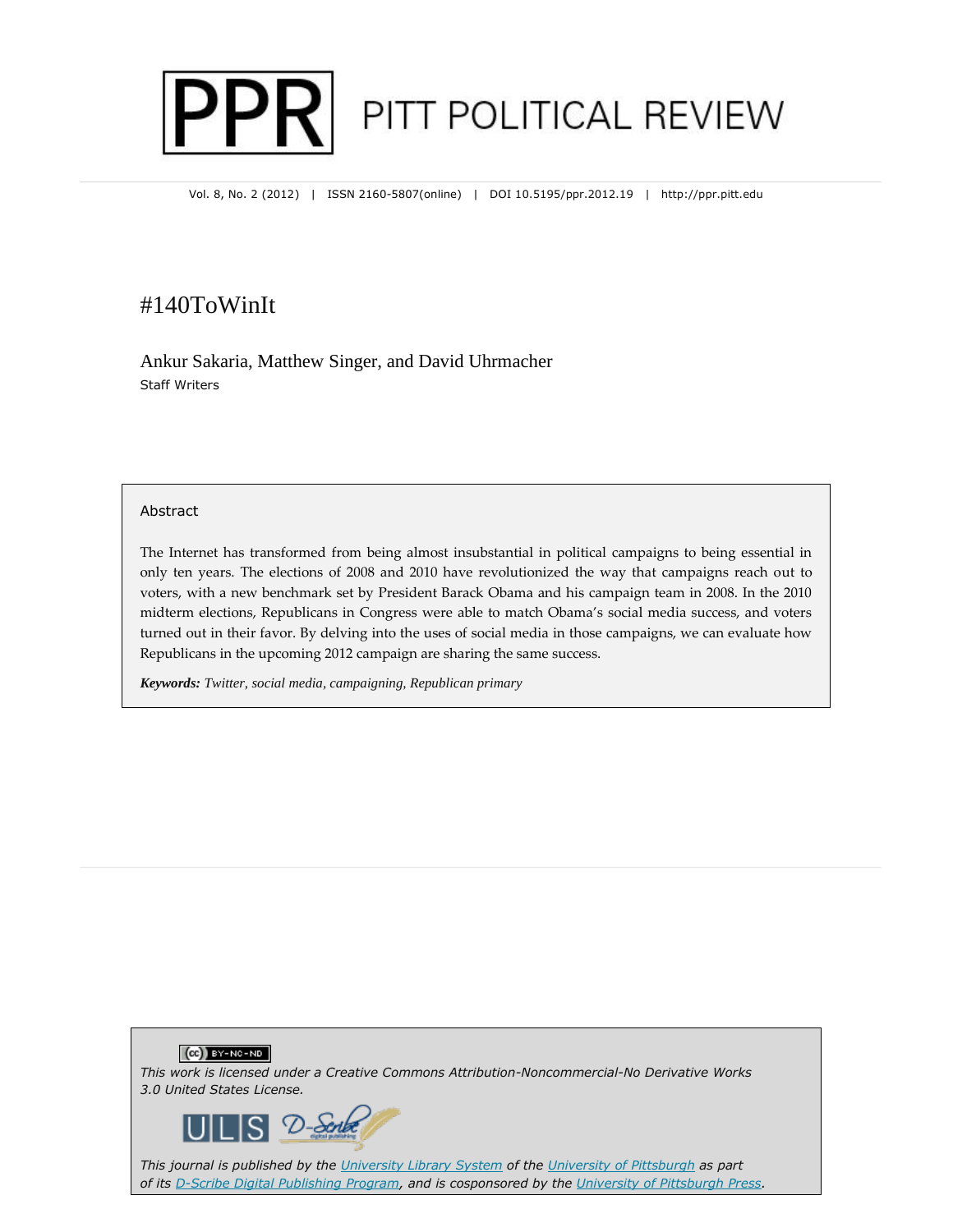## #140ToWinIt

Ankur Sakaria, Matthew Singer, and David Uhrmacher Staff Writers

## The Tip of the Iceberg

"Many flames burn out in politics, our Dad's has just been ignited. What an incredible journey for our family. Thanks for all of the support!" tweeted @Jon2012Girls on January 16, 2012, shortly after former Republican presidential candidate Jon Huntsman announced the end of his bid for the 2012 primary. This was the 1,232nd tweet from the www.twitter.com/Jon2012Girls account run by Huntsman's daughters on Twitter, designed to give his campaign's social media department a fresh, young, and exciting spin. Their tweets are just a sample of the many attempts by the Republican presidential candidates to integrate themselves into the world of social networking. The 2008 Obama campaign galvanized a frenzy of social media-obsessed youth into one of the single most spectacular showings of voter turnout among a usually apathetic demographic. Likewise, congressional Republicans rode a similar wave of cyber-grassroots supporters to a landslide victory in the 2010 midterm elections. With the growing role of the web and importance of an online presence, a few concepts must be elaborated: the revolutionary stage of social media, its expansion to current standards, and what it signifies.

## Obama's 2008 Campaign

Barack Obama won the presidency in a landslide victory, by a margin of nearly 200 electoral votes and 8.5 million popular votes, in part by converting people into engaged and empowered volunteers, donors, and advocates through social networks, e-mail advocacy, text messaging, and online

video. Since the election, the social media programs adopted by Obama's transition team have foreshadowed significant changes in how Obama, compared with previous presidents, communicates with the mass of supporters who were collected, cultivated, and channeled during the campaign. Obama is the first president to govern with BlackBerry in hand and with a legion of 13 million advocates at his fingertips. $<sup>1</sup>$ </sup>

However, the key to Obama's successful campaign was not just starting a blog, making a Twitter account, or getting on primetime television, it was how effective his team was at using these tools. $^{2}$  Obama was able to gain support by using a three-tier system, advocating at a union, personal, and societal level. Democrats found the support of many labor unions and liberal organizations. The administration reached out on a personal level through local groups and gave the public the option to donate and participate. The importance of public participation on the social media movement was essential for the Obama campaign. Individuals felt that their vote mattered and that they were being included in a revolutionary movement.<sup>3</sup> Consequently, the 2008 presidential election saw a substantial voter turnout; more than 131 million people voted in 2008, as opposed to 125 million in the 2004 presidential election.<sup>4</sup>

As Obama adviser Scott Goodstein said, "Some people only go to MySpace. It's where they're on all day. Some only go to LinkedIn. Our goal is to make sure that each supporter online, regardless of where they are, has a connection with Obama." Obama had profiles on more than 15 social networking sites, including Facebook and MySpace. He also was the first presidential candidate to have profiles on AsianAve.com, MiGente.com and BlackPlanet.com, influential social networks for the Asian, Hispanic, and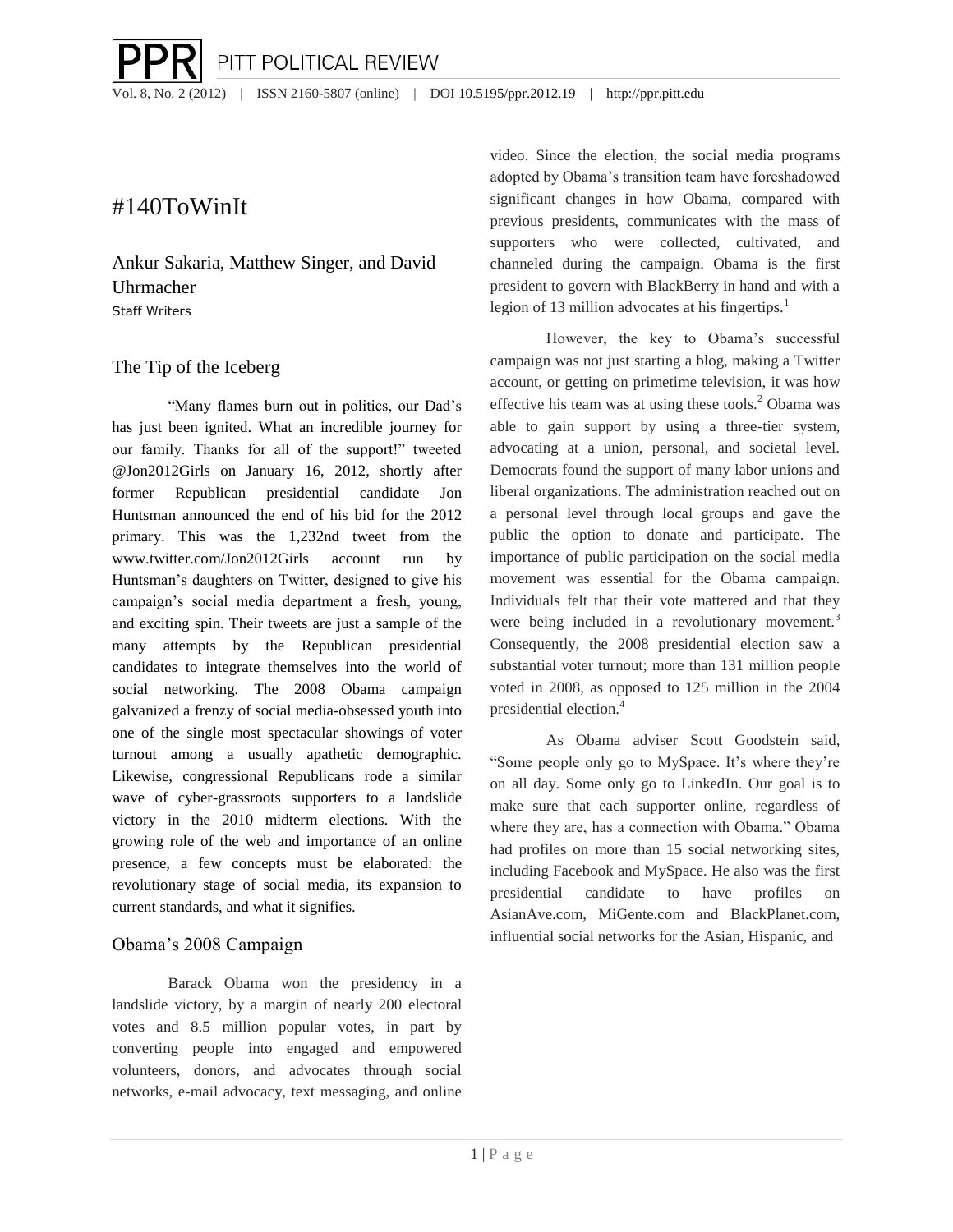

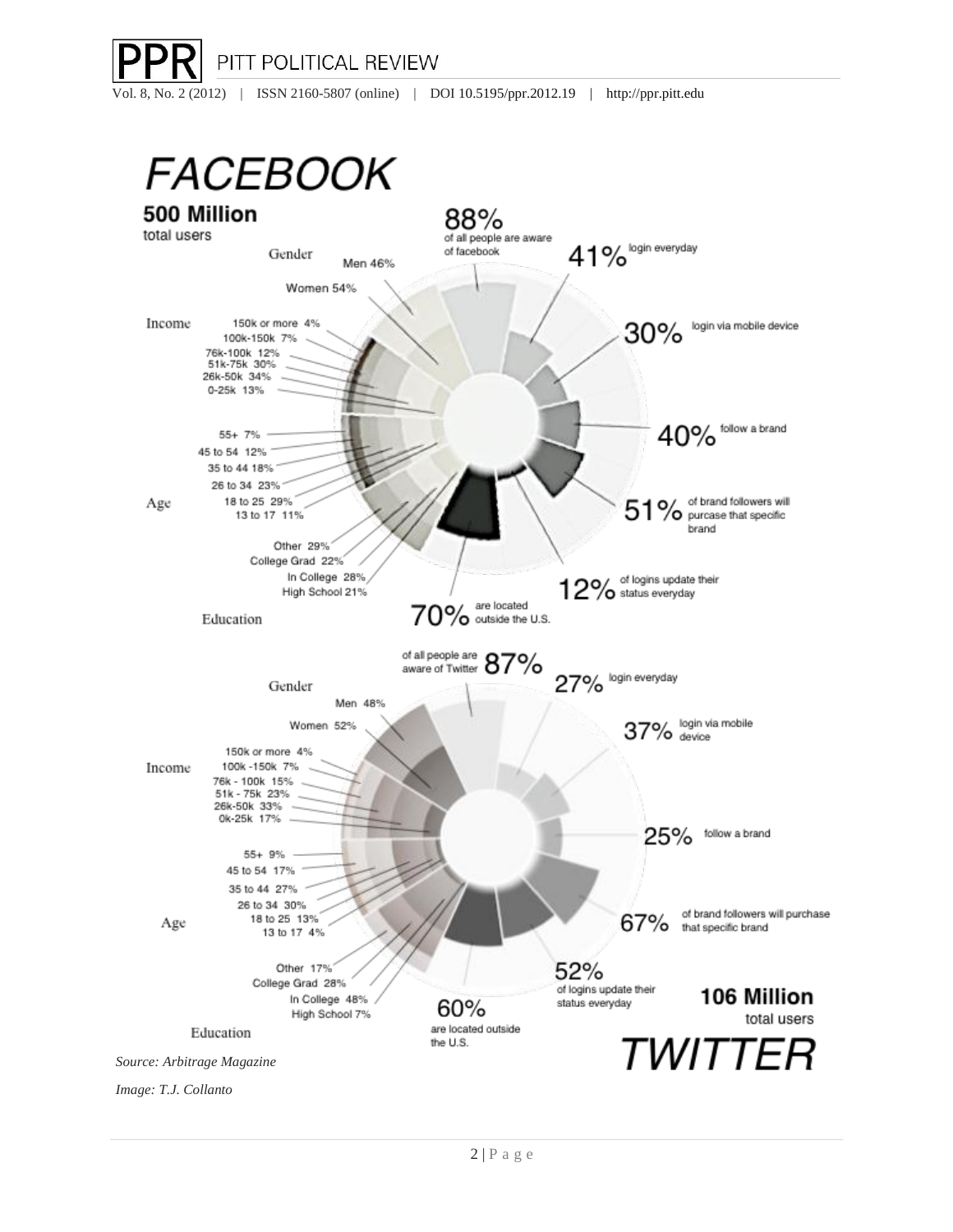African-American communities.<sup>5</sup> By diversifying his platform, the Internet was bombarded by Obama. By simply opening your Internet browser, you would shortly find what millions of individuals were raving about—Barack Obama.

Furthermore, Obama's management team was able to access voters through their mobile devices. Instead of supporters surfing social web pages, consultants were able to keep them in the loop through their cellular phones. Surprisingly, 90 percent of Americans are within three feet of their cell phones 24 hours a day. People still read more than 90 percent of their text messages, while pages of e-mails sit unopened in inboxes.<sup>6</sup> Text messaging and the mobile Web offer an opportunity to reach supporters directly anywhere they are, any time of the day. It also is a much more cost-effective way to mobilize voters. A 2006 study by the New Voters Project found that text message reminders helped increase turnout by four percent at a cost of only \$1.56 per vote, much cheaper than the cost of neighborhood canvassing or phone banking, at a cost of \$20 to \$30 per vote.<sup>7</sup>

As one researcher, George Washington University associate professor John Sides, noted, "Social media presents a tremendous opportunity to inform a national audience."<sup>8</sup> Obama set the foundation and the tempo for future elections. His presidential campaign revolutionized the platform for a more competitive and engaging election. Barack Obama was the first democratic candidate to ascend the use of online advocacy past mundane email newsletters and set a precedent for the next election. In 2010, Republicans realized the success of Obama's campaign and used the same strategies to secure votes and seats nationwide.

## The Republican Revolution II

With the assistance of social media outlets during midterm elections in 2010, the Republican Party gained 63 seats in the United States House of Representatives and swapped six seats in the United States Senate from the Democratic Party. Ohio, Pennsylvania, Michigan, and Florida were among the six states that gained Republican governors. On a more regional level, Republicans gained 680 seats in state legislatures, the most in the modern era. Republicans mimicked the social media tactics in 2010 that were implemented in the Obama campaign of 2008 to achieve the same success.

228-157. Those numbers represent the Republican and Democratic members of Congress who participate on Twitter, respectively. $9$  The Republican legislators of both the House of Representatives and Senate have a sizable advantage over their Democratic counterparts. 80 percent of the current sitting Republicans representatives use Twitter, while only 64 percent of Democrats have taken up tweeting. The Twitter page of current House Speaker John Boehner reveals everything from reactions to the President's latest veto or remarks regarding high unemployment numbers: "Barely a minute goes by between the time Mr. Obama—or a high ranking member of his administration—makes a speech, holds a news conference or says something to a talk show host, and a team of young Republican House staffers, fueled by pizza and partisanship, punches back." $10$  Up-to-the-minute briefings from GOP-related accounts accrue in a matter of seconds after a ranking Democrat speaks publically. Republicans today have embraced the use of social media in an attempt to claim the young vote overwhelmingly won by the Obama campaign in 2008. @Senate\_GOPs boasts over 54,000 followers, House Budget Committee Chair Paul Ryan, www.twitter.com/RepPaulRyan, checks in at 100,000 followers, and House Speaker John Boehner, www.twitter.com/SpeakerBoehner, leads the charge with 275,000 followers. It is an accepted fact that Democrats dominated the social media side of the Presidential race in 2008. Nonetheless, in light of the 2010 midterm elections, one begins to wonder which party has gained an advantage in social media. Andrew Raseij of Personal Democracy Media stated that, "This is the first time that both parties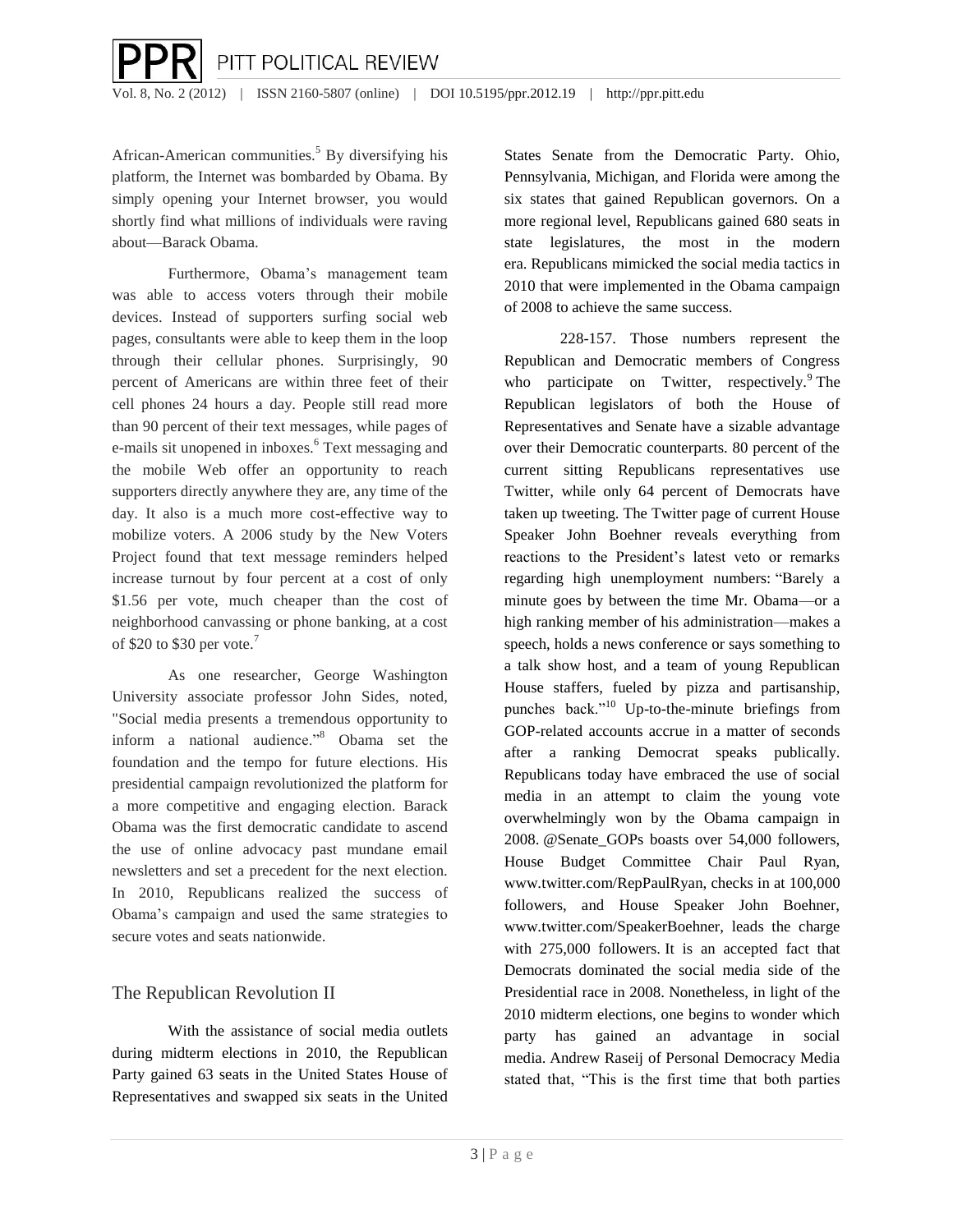have people on staff who are specifically focused on social media and willing to deploy and use it."<sup>11</sup>

In 2010, Republicans were able to utilize some of the same tactics Obama's administration used in 2008. One of the candidates to do so most effectively was Texas Governor Rick Perry, who employed new strategies, such as Twitter, Facebook, and blogs, to attract young supporters for his gubernatorial campaign. At the time, Perry's website had about 1,300 new visitors and gained 100 new followers on Twitter per day to add to his total of 10,600 followers. Now, after Perry's presidential bid and subsequent dropout, he has over 137,000 followers and 181,000 people who "like" him on Facebook.<sup>12</sup>

Despite the buzz surrounding social media and how it is used to reach the large demographic that finds news on the web, how truly effective is the social media blitz? A recent study shows that only 10 percent of voters are seeking out complete election coverage through mediums such as YouTube, Twitter, and Facebook. It appears the majority of constituents obtain information from the more traditional cable news stations. Despite this, researchers still say that social media has been tremendously helpful for campaigns. The "national mood" is reflected through online conversations and can be used to target specific groups and even specific people.<sup>13</sup> All of these tactics to reach people on an individual level and get the campaigns' overall message out are in hope of one end goal—a vote on November 6.

## Here We Are

Undeniably, things change. The use of a new tool or strategy in the game of politics is no exception to this axiom. Even though the Internet had inched its way into campaigning as it grew to be more accessible in households, the Obama campaign's 2008 tactics shattered any preconceived notions about the Web's role. The once avant-garde use of social media pioneered just four years ago has become banal and another thing to add to the "to do" lists of candidate s vying for major office. From 2008, the original use of social media has since evolved and the number of new ways to utilize it continues to grow, extending into political families.

Campaigning has long been a family affair. Shira Schoenberg of *The Boston Globe* described today's familial companionship as such: "The candidates' spouses and families have become a ubiquitous presence on the campaign trail during the Republican presidential race. Most candidates have run ads highlighting their families. On the trail, it falls to family members to humanize them."<sup>14</sup> Even after almost two and a half centuries of First Families and candidate kids on the campaign trail, this is still a fundamental duty during campaigns. Social media, however, has tweaked this fairly traditional role and made another responsibility necessary.

The current First Lady did not tweet until two years after her husband's staff started to send out a torrential amount of tweets under Obama's name with a few personally stamped "B.O." at the end. However, at a White House Correspondents Association Dinner on a Saturday in 2010, Michelle Obama became the premier First Lady to send out a tweet.<sup>15</sup> Since then, the family members of the 2012 Republican candidates have taken this first step a lot farther.

Today, candidates' social media presence can be established through their offspring. Rick Perry's son, Griffin, experienced his fair share of spotlight prior to fizzling out of his father's campaign. He tweeted more energetic—and aggressive—messages than the Perry camp could. Perry, now infamous for misspeaking, would have been discouraged from sending out a message that reads, "Ron Paul doesn't remember saying those crazy things at the debate, bc he took off his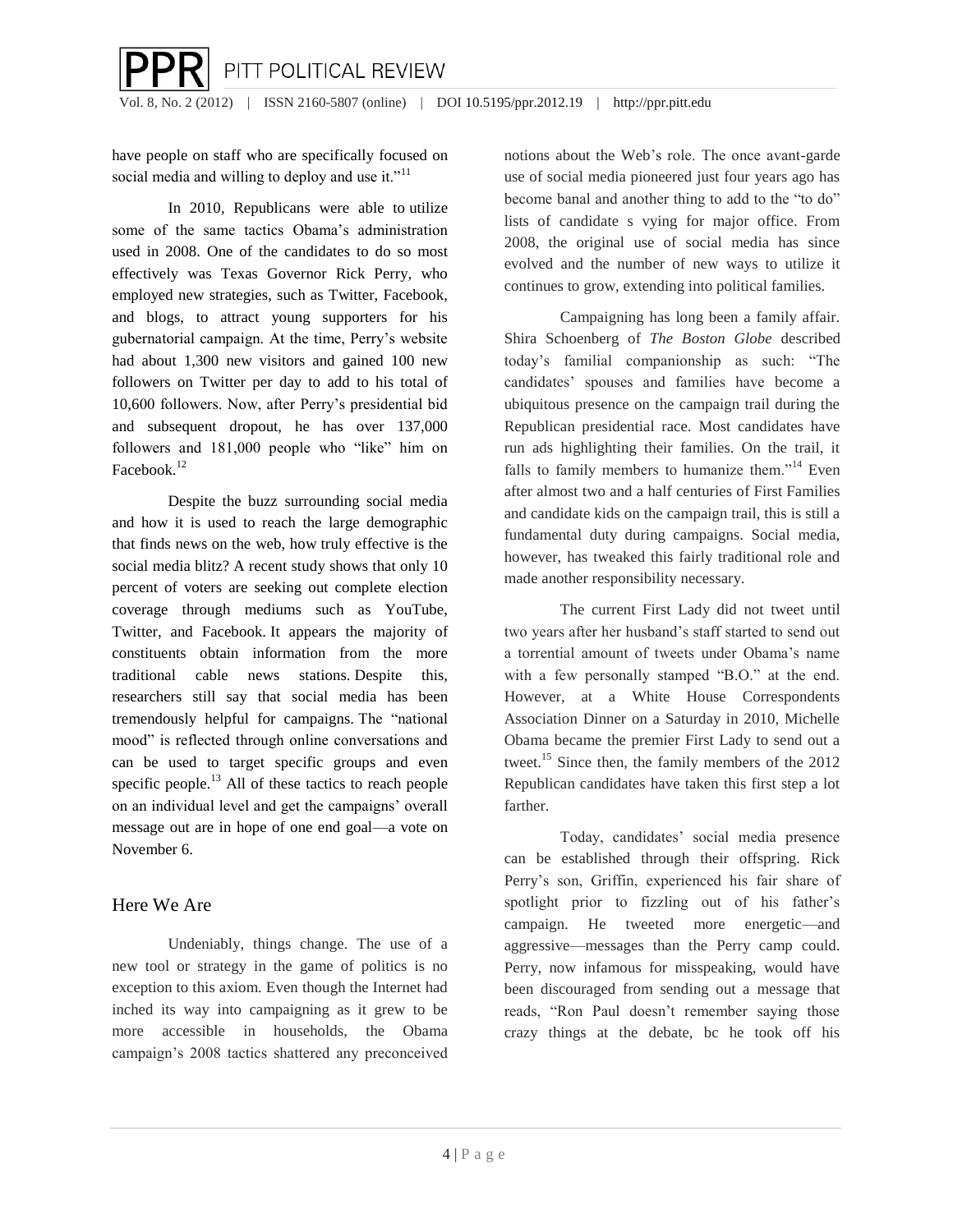Vol. 8, No. 2 (2012) | ISSN 2160-5807 (online) | DOI 10.5195/ppr.2012.19 | http://ppr.pitt.edu

aluminum hat." Griffin, however, was exempt from such deterrent.<sup>16</sup>

Jon Huntsman's daughters, the aforementioned @Jon2012Girls, additionally contributed to their father's campaign with YouTube videos. In a parody of Herman Cain's ad featuring his campaign manager Mark Block smoking and making grave statements, the three girls were "shamelessly promoting our dad like no other candidate's family ever has. But, then again, no one has ever seen a trio like the 'Jon2012Girls.'"<sup>17</sup>

Even though Jon Huntsman was only polling at around 2 percent at that time, it would have been political suicide if a self-released YouTube video featuring him blowing soap bubbles and stating that "tomorrow is Friday, one day closer to the weekend" found its way to national spotlight.<sup>18</sup> However, since Mary Anne, Liddy, and Abby took the matter into their own hands, the Huntsman campaign was both able to attack Herman Cain in a more lighthearted manner than would be possible in the typical debatestage arguments and also connect with people on the Internet. Similarly, Rick Perry would have been widely criticized by the public if he had questioned Ron Paul's sanity or mocked Rick Santorum's trademark sweater vests.<sup>19</sup> Given that his son was serving as the "attack dog," the elder Perry did not receive as much flak from these aggressive statements.

The need to stay actively updated with an ever-present social media team has transformed the responsibilities that must be executed by a candidate's family from maintain a publically passive persona to engaging more actively online. While standing with perfect posture behind a father or mother on stage during a speech smiling was once the norm for these offspring, this role has is quickly becoming more obsolete without additional efforts. Today, these additional efforts may occur in the form of a family blog; for example, the Five Brothers blog chronicled the travels across Iowa of Mitt Romney's sons in an RV lovingly nicknamed the "Mitt Mobile."20

Despite their rush to get involved, the 2012 candidates caught up in this ever-changing current are not always the ones in control of the course that social media will take. Constituents looking for that one mistake or gaffe can still heckle them. Candidates can still be tested by for consistent answers and stances on policy. However, these "town hall" meetings are no longer always in town:

> *With the 2012 electoral season kicking into high gear, even the world of tech isn't safe from getting sucked into the political hellstorm. The newest casualty[: YouTube,](http://www.digitaltrends.com/tag/youtube/) and its new ['Town Hall'](http://www.youtube.com/yttownhall) channel, which puts candidates' positions on the issues headto-head in a kind of online debate. The [Town Hall](http://googleblog.blogspot.com/2011/05/youtube-town-hall-where-your-views.html) page shows two videos, side by side, each from a different candidate. The videos, made especially for Town Hall, show the candidates discussing a particular issue, like the national budget or energy. The format of the channel lets users hear exactly what two competing candidates believe about a particular topic, which could have serious benefits for voters who want to clarify what their candidates' positions.<sup>21</sup>*

Facebook also released a feature that opens the floor of the discussion to over 500 million users with burning questions. The transition of question and answer sessions to the Internet will most likely continue and expand in future campaigns.<sup>22</sup>

This gradual loss of control contrasts with the Obama campaign's monopolistic management of output and intake of social media information in the past. Paving the way in the domain of Twitter, Facebook, and countless other websites, the 2008 campaign was the first of its kind. The Obama staff made the rules and set the standard. Four years later, the users and subscribers themselves have reacted to this tight-fisted control. Instead of just receiving information via email newsletters, the truly engaged can separate themselves from the slightly engaged. Citizens that want to play a more active role in a candidate's campaign could do so with a few clicks of a button. Voters now have a viable and appropriate means of responding to the material they receive through online outlets.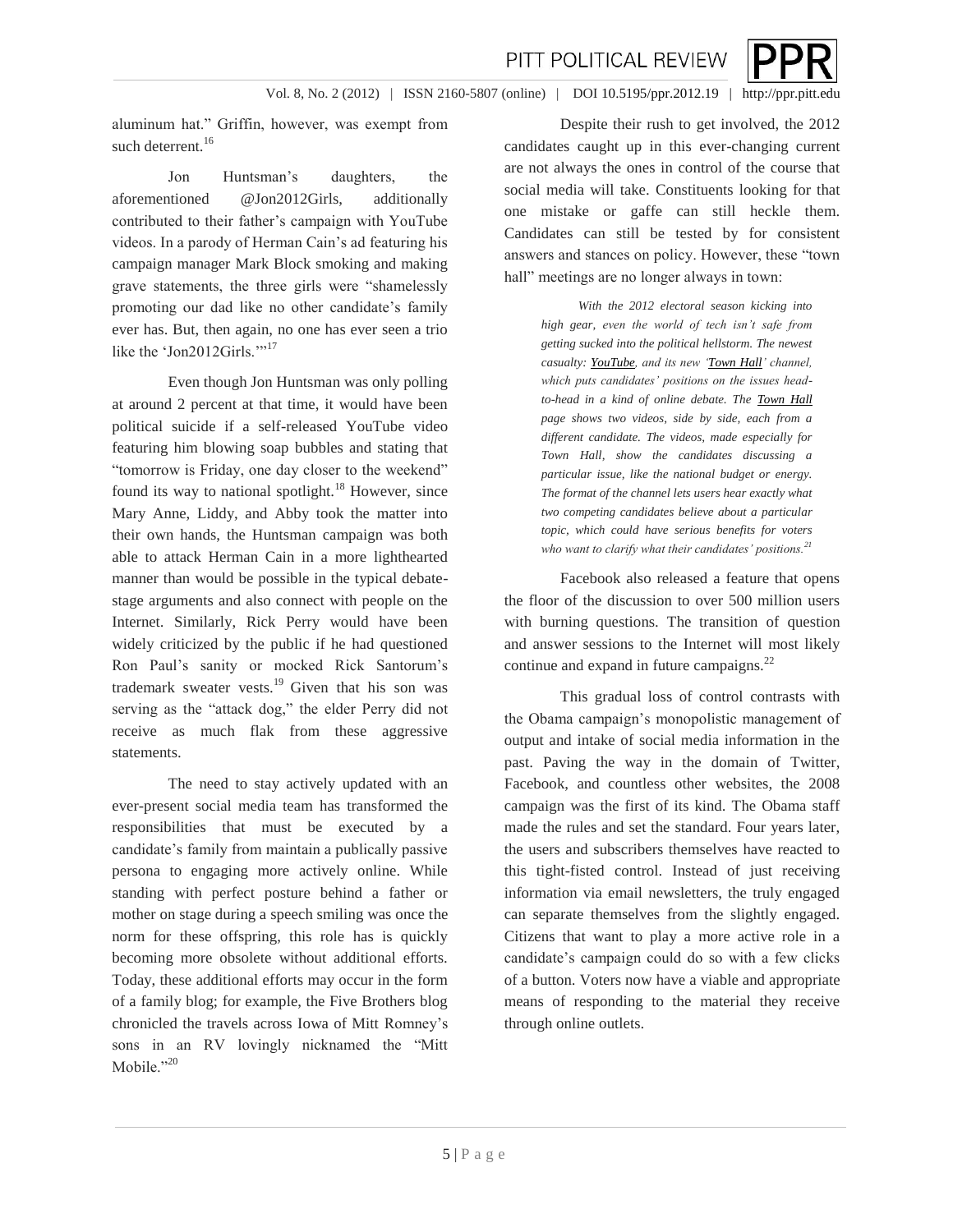Vol. 8, No. 2 (2012) | ISSN 2160-5807 (online) | DOI 10.5195/ppr.2012.19 | http://ppr.pitt.edu

PITT POLITICAL REVIEW

Most importantly, politicians no longer view social media as experimental or as an alternative to traditional campaigning. The current president dipped his toes into the water and the rest of the political world came charging towards the lake. By 2010, the Republican Party was doing cannonballs and reached new heights in its online success. The Republican landslide victory in the 2010 midterm elections occurred with the help of social media, a brave new plan of action for the GOP. Half a presidential term later, this same party is clamoring to continue its electoral success. In some aspects, such as the reliance on family support, Republican candidates have been effective. Yet, they have not controlled all ends of the social media spectrum as the Obama campaign managed to do in the 2008 election. Republicans have been forced to accept the limitations created by the evolution of social media in the political process.

#### Maybe Tomorrow

 $\overline{a}$ 

From congressional campaigns in the outskirts of remote districts in South Dakota to the highly polarized battle the GOP nomination, social media is speeding towards widespread usage in campaigns. Politics in the United States are four years past the inception of perfunctory tweeting, status updating, and blogging by politicians. Consequently, politicians and their staff have developed multifaceted approaches to social media as part of its acclimation in the political scene. The online world of politics is not the Elysian Fields: there are still polemic statements and hate-filled diagnoses. Conversely, these messages are not tainted with the professional sobriety of a corporate board meeting. Candidates can lend their brand name to lighthearted appeals to a younger generation, talk about their families, and generally joke with their audiences.

Through its evolution, social media has burgeoned to a point that it is now as much a part of modern election cycles as televised debates. Ironically enough, that is part of the problem of evaluating this developing trend: social media is so modern. While fascinating to observe, it is difficult to analyze.

Several developments do stand out: first, the use of social media has been surprisingly bipartisan. Neither of the two relevant parties have an indisputable monopoly over social websites. Along those lines, both parties have experienced game changing shifts in popular opinion in part by flexing their online muscles. Statistical analysis does not render a palpable conclusion, simply because these numbers have not reflected the outcomes of polls. Such uncertainty is discomforting. This ambiguity is only reinforced by the fact that followers, "likes," and re-blogs are not always proportionally aligned with online users that intend to go out to the polls and vote.

Second, social media's transition onto the Internet and into our smartphones has yet to become entirely transparent. Much of these online efforts do not produce expected results, and many of the conclusions reached are hard to reinforce with concrete evidence. Did Barack Obama win the presidency in 2008 by introducing the concept of manifest destiny to the boundless frontier of the Internet? Well, maybe. Has Newt Gingrich's superior number of followers on Twitter than any other Republican candidate translated into more primary wins? No, not exactly.

The most accurate evaluation of social media will be accomplished after everything is said and done. The passage of time will allow for retrospective analysis about the importance of social outlets in political campaigns. However, social media is not a chapter in a history book. Rather, it is a page torn out of the day-to-day lives of today's citizens and politicians.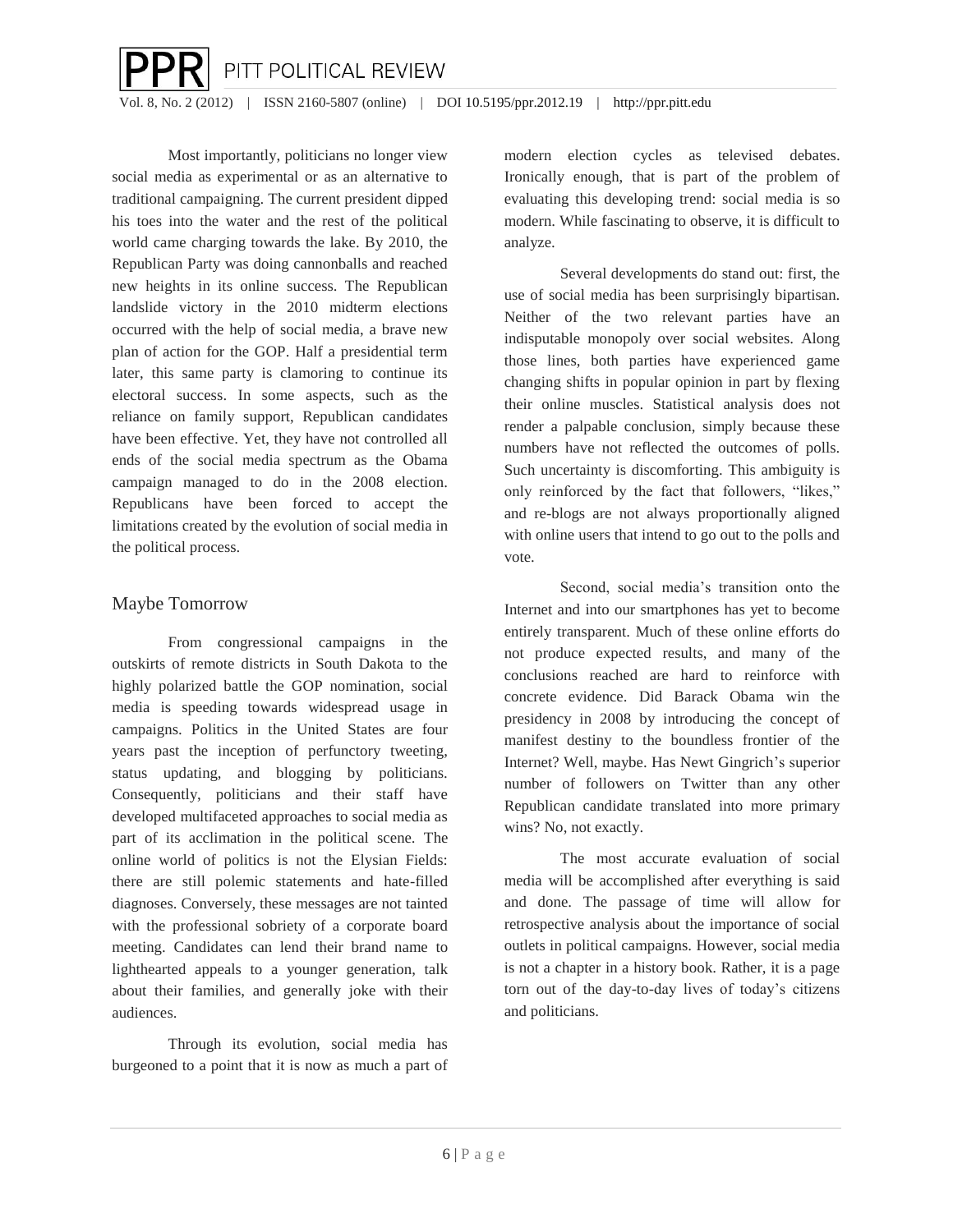Vol. 8, No. 2 (2012) | ISSN 2160-5807 (online) | DOI 10.5195/ppr.2012.19 | http://ppr.pitt.edu

#### *Authors*

*ANKUR SAKARIA is a freshman studying political science with a concentration in American politics, philosophy, and economics. He hopes to become a practicing attorney.*

*MATTHEW SINGER is a freshman from Hawley, PA. He is majoring in political science with a particular interest in media and campaigning in the American political process. His studies also include law and Spanish.*

*DAVID UHRMACHER is a freshman from Rochester, NY. He plans to pursue a major in political science and a minor in economics. This is his first time writing for Pitt Political Review.*

#### *Notes*

<sup>1</sup> Monte Lutz, "The Social Pulpit: Barack Obama's Social Media Toolkit," Edelman, 2009, Internet (accessed February 8, 2012).

<sup>2</sup> "Who Uses Facebook and Twitter: An Infographic," *Arbitrage Magazine*, 2010, Internet (accessed February 8, 2012).

<sup>3</sup> Kathleen Barr, Chris Kenney, Mark H. Lopez, and Karlo B. Marcelo. "Rock the Vote: Young Voter Registration," The Center for Information and Research on Civic Learning and Engagment, February 2008, Internet (accessed February 1, 2012).

<sup>4</sup> Thom File and Sarah Crissey, "Voting Registration in the Election of November 2008: Population Characteristics," U.S. Census Bureau, May 2010, Internet (accessed February 22, 2012).

<sup>5</sup> Lutz, "The Social Pulpit."

 $<sup>6</sup>$  Ibid.</sup>

 $<sup>7</sup>$  Ibid.</sup>

<sup>8</sup> Rory O'Connor, "#january25 One Year Later: Social Media & Politics 3.0," The Huffington Post, January 25, 2012, Internet (accessed February 8, 2012).

<sup>9</sup> "Members of Congress on Twitter,"

TweetCongress, 2012, Internet (accessed February 6, 2012).

<sup>10</sup> Jennifer Steinhauer, "The G.O.P.'s Very Rapid Response Team," *The New York Times*, October 24, 2011, Internet (accessed February 7, 2012).

 $11$  Ibid.

<sup>12</sup> Rick Perry, @GovernorPerry, Twitter, Internet (accessed February 19, 2012).

<sup>13</sup> David Folkenfilk, "For Election News, Voters Still Turn to Old Media," NPR, February 8, 2012, Internet (accessed February 8, 2012).

<sup>14</sup> Shira Schoenberg, "GOP Candidates' Families Humanize the Campaign," *The Boston Globe*, December 29, 2011, Internet (accessed February 8, 2012).

<sup>15</sup> "Michelle Obama Posts Her First Twitter Message," LimeLife, May 4, 2010, Internet (accessed February 8, 2012).

<sup>16</sup> Emily Ramshaw, "Rick Perry's Son Emerges, a Tweet Off the Old Block," *The Texas Tribune*, January 12, 2012, Internet (accessed February 8, 2012).

<sup>17</sup> Mark Russell, "Huntsman Daughters Parody Cain's Smokin' Ad," Newser, October 29, 2011, Internet (accessed February 8, 2012).

<sup>18</sup> "American Voters Like Obama Better This Week, Quinnipiac University National Poll Finds; Cain and Gingrich Up As Romney Stalls and Perry Fades." Quinnipiac University, November 2, 2011, Internet, (accessed February 8, 2012).

<sup>19</sup> "Griffin Perry, Son Of Rick Perry, Mocks Rick Santorum's Sweater Vests On Twitter," The Huffington Post, January 5, 2012, Internet (accessed February 8, 2012).

<sup>20</sup> Ashley Parker, "Romney Times Four," *The New York Times*, January 8, 2012, Internet (accessed February 8, 2012).